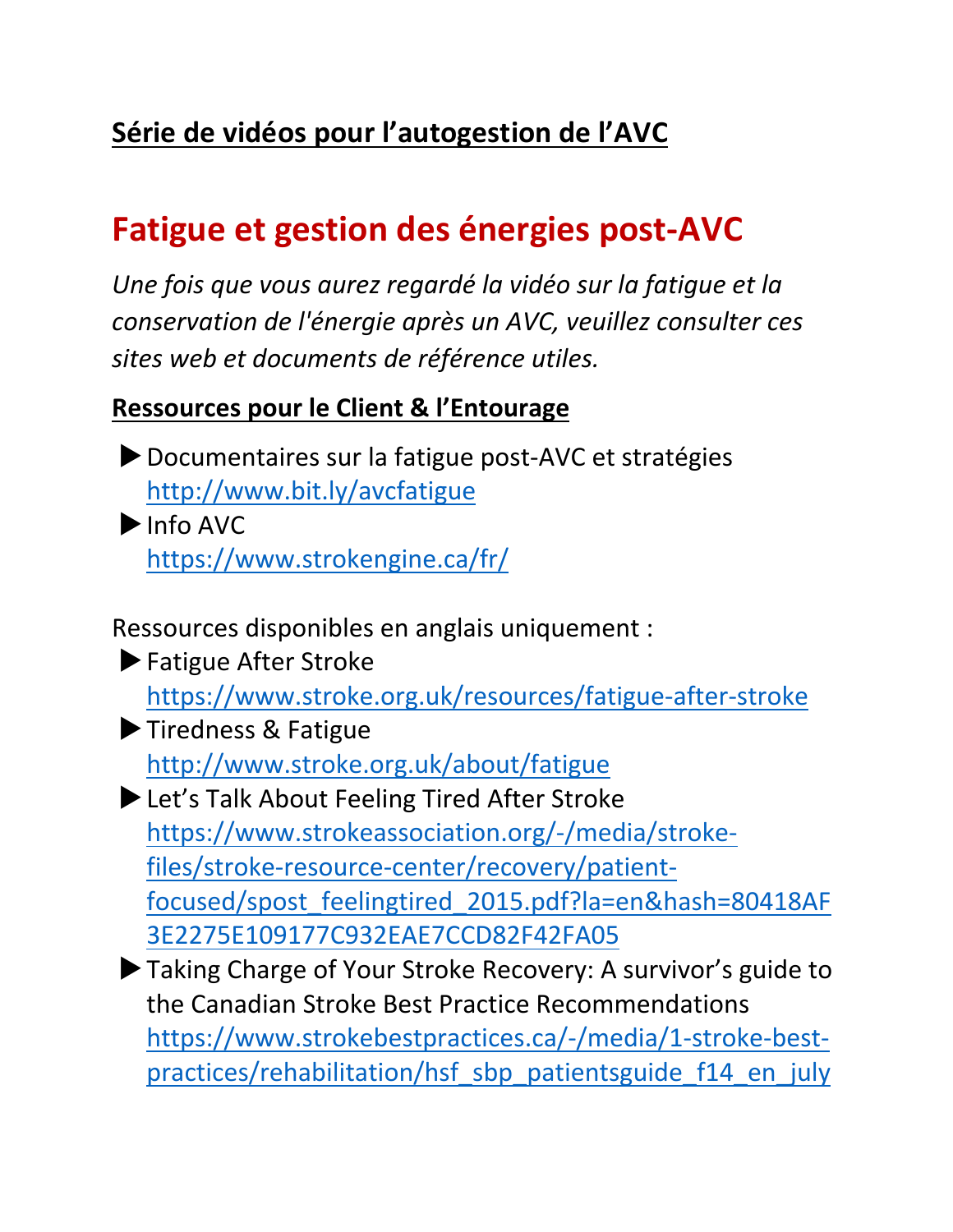2014-

final.ashx?la=en&hash=DDF6FDD4DB3591241986BDB95923 8EB802B3823B

 $\blacktriangleright$  Activity Journal

http://www.cdc.gov/healthyweight/pdf/physical\_activity\_di ary\_cdc.pdf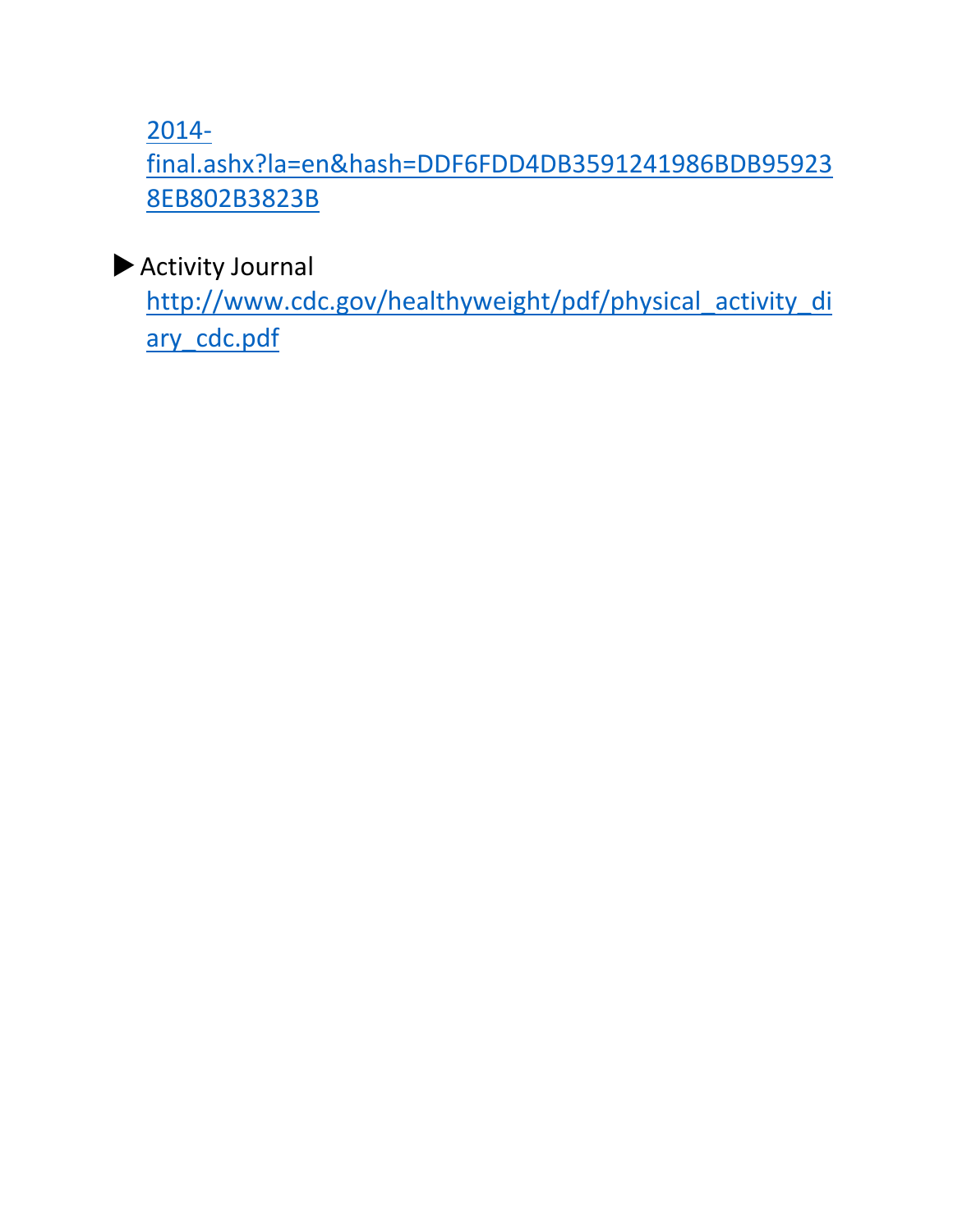# **Planning Your Day: A Tool for Fatigue Management & Energy Conservation TO TRANSLATE?**

Go through the 3 steps below when you plan your day. It is helpful to use a planner, agenda or day timer to keep organized (See Appendix A for an example). Ask yourself the following questions to make sure you have enough energy to do what you need to do in a day. Remember everyone is different and will recover in their own time.

## **Step 1**

What are all the activities and/or tasks that you want to do? Create a Master To-Do list. Write everything down (including your morning shower).

## **Step 2**

Apply the 3 Ps

## **1. Prioritize**

Is the activity:

- □ A need (shopping for groceries) vs. a want (planting a flower garden)
- $\Box$  Urgent (must be done today)
- $\Box$  Important (must be done in the next few days)
- □ For later (must be done this week or month)
- □ Something that can wait (don't need to/or can't do)
- □ Something that someone else can do for you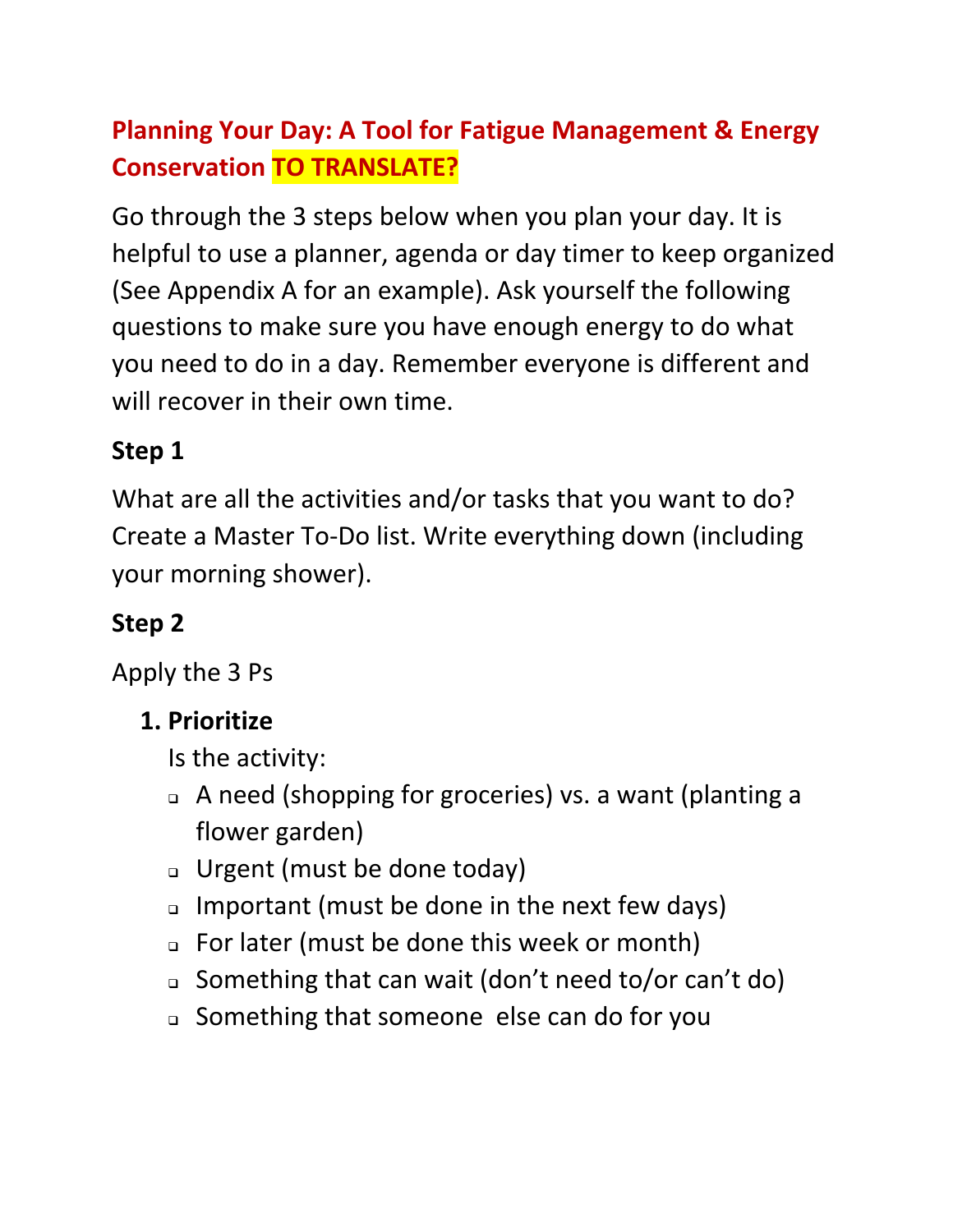## **2. Planning**

When will I do the activity? Think about:

- □ When do I feel my best (morning, afternoons, or evenings)?
- □ What else do I need to do today (laundry, shopping, meal planning, etc.)?
- □ Can I spread out tasks over the day or week?
- a Have I planned for rest breaks?

# **3. Pacing**

How will I do the activity?

Think about:

- Can I do the activity over a few days?
- Can I break down the activity into simple steps?
- Can I give myself more time to do my usual tasks?
- Can I mix physical and cognitive tasks throughout the day?
- How does my body feel? (If my symptoms, like headache and dizziness, get worse then I should stop and rest)

## **4. Environment**

Where will I do the activity?

What position will my body be in while I do the activity? Think about: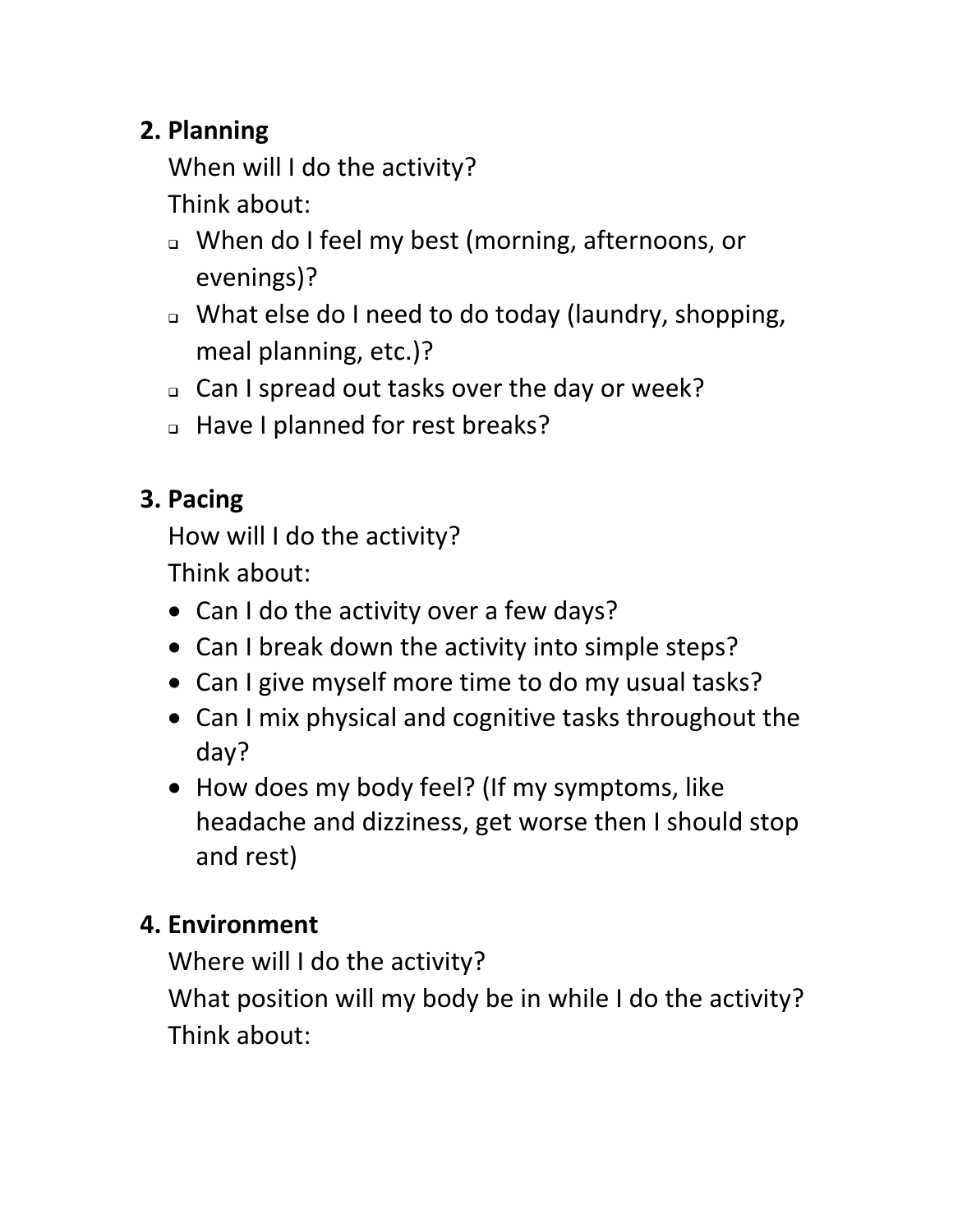- Is the environment going to make me use more energy (e.gs, distractions, stairs, poor lighting)?
- Is my body position going to make me use more energy (e.gs, standing, bent back or neck, moving)

#### **Step 3**

Evaluate your plan and the activity

- Did you perform the activity to your satisfaction?
- How does your body feel after doing the activity?
- Do you need to make any changes for next time?

#### Use an Activity Journal to help you plan!

#### **Activity Journal**

Planning your day can help you avoid trying to do too much too soon. Planning can help you balance activity with rest. You can also track your symptoms and discover the activities that make you feel the best.

| Time         | What I'm going to | What I really did |                | How did I feel after completing task? |           |
|--------------|-------------------|-------------------|----------------|---------------------------------------|-----------|
|              | do                |                   |                |                                       |           |
| Wake up to 8 |                   |                   | $\Box$ better  | $\square$ worse                       | $\Box$ no |
| am           |                   |                   | change         |                                       |           |
|              |                   |                   | Main symptoms: |                                       |           |
| 8 to 9 am    |                   |                   | $\Box$ better  | $\square$ worse                       | $\Box$ no |
|              |                   |                   | change         |                                       |           |
|              |                   |                   | Main symptoms: |                                       |           |
| 9 to 10 am   |                   |                   | $\Box$ better  | $\square$ worse                       | $\Box$ no |
|              |                   |                   | change         |                                       |           |
|              |                   |                   | Main symptoms: |                                       |           |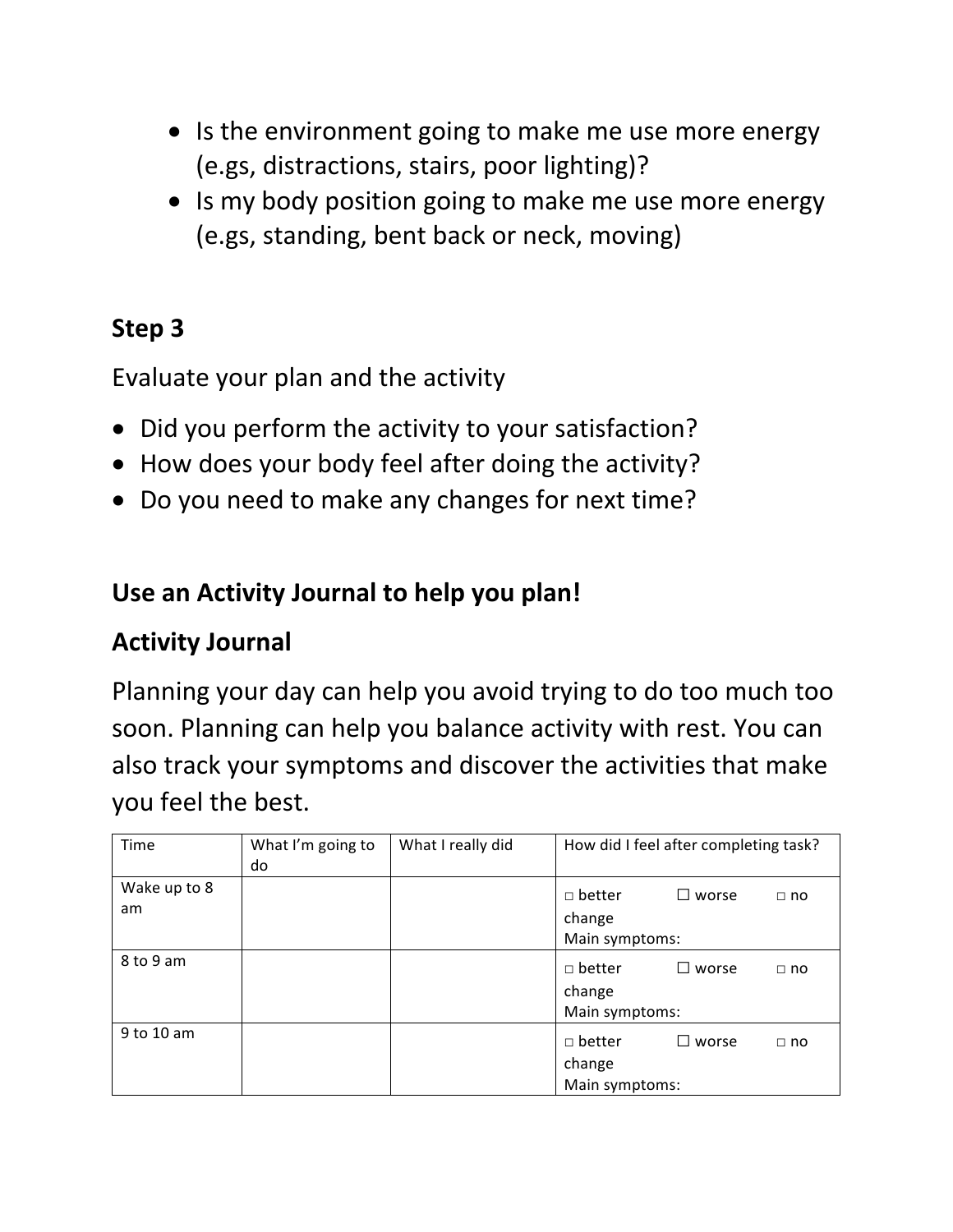| 10 to 11am         | $\Box$ better<br>$\square$ worse<br>$\Box$ no<br>change<br>Main symptoms:    |
|--------------------|------------------------------------------------------------------------------|
| 11 to 12 pm        | $\Box$ better<br>$\square$ worse<br>$\Box$ no<br>change<br>Main symptoms:    |
| 12 to 1 pm         | $\square$ better<br>$\square$ worse<br>$\Box$ no<br>change<br>Main symptoms: |
| 1 to 2 pm          | $\Box$ better<br>$\square$ worse<br>$\Box$ no<br>change<br>Main symptoms:    |
| 2 to 3 pm          | $\Box$ better<br>$\square$ worse<br>$\Box$ no<br>change<br>Main symptoms:    |
| 3 to 4 pm          | $\Box$ better<br>$\square$ worse<br>$\Box$ no<br>change<br>Main symptoms:    |
| 4 to 5 pm          | $\Box$ better<br>$\square$ worse<br>$\Box$ no<br>change<br>Main symptoms:    |
| 5 to 6 pm          | $\Box$ better<br>$\square$ worse<br>$\Box$ no<br>change<br>Main symptoms:    |
| 6 to 7 pm          | $\Box$ better<br>$\square$ worse<br>$\Box$ no<br>change<br>Main symptoms:    |
| 7 to 8 pm          | $\Box$ better<br>$\square$ worse<br>$\Box$ no<br>change<br>Main symptoms:    |
| 8 to 9 pm          | $\square$ better<br>$\square$ worse<br>$\Box$ no<br>change<br>Main symptoms: |
| 9 pm to<br>bedtime | $\Box$ better<br>$\square$ worse<br>$\Box$ no<br>change<br>Main symptoms:    |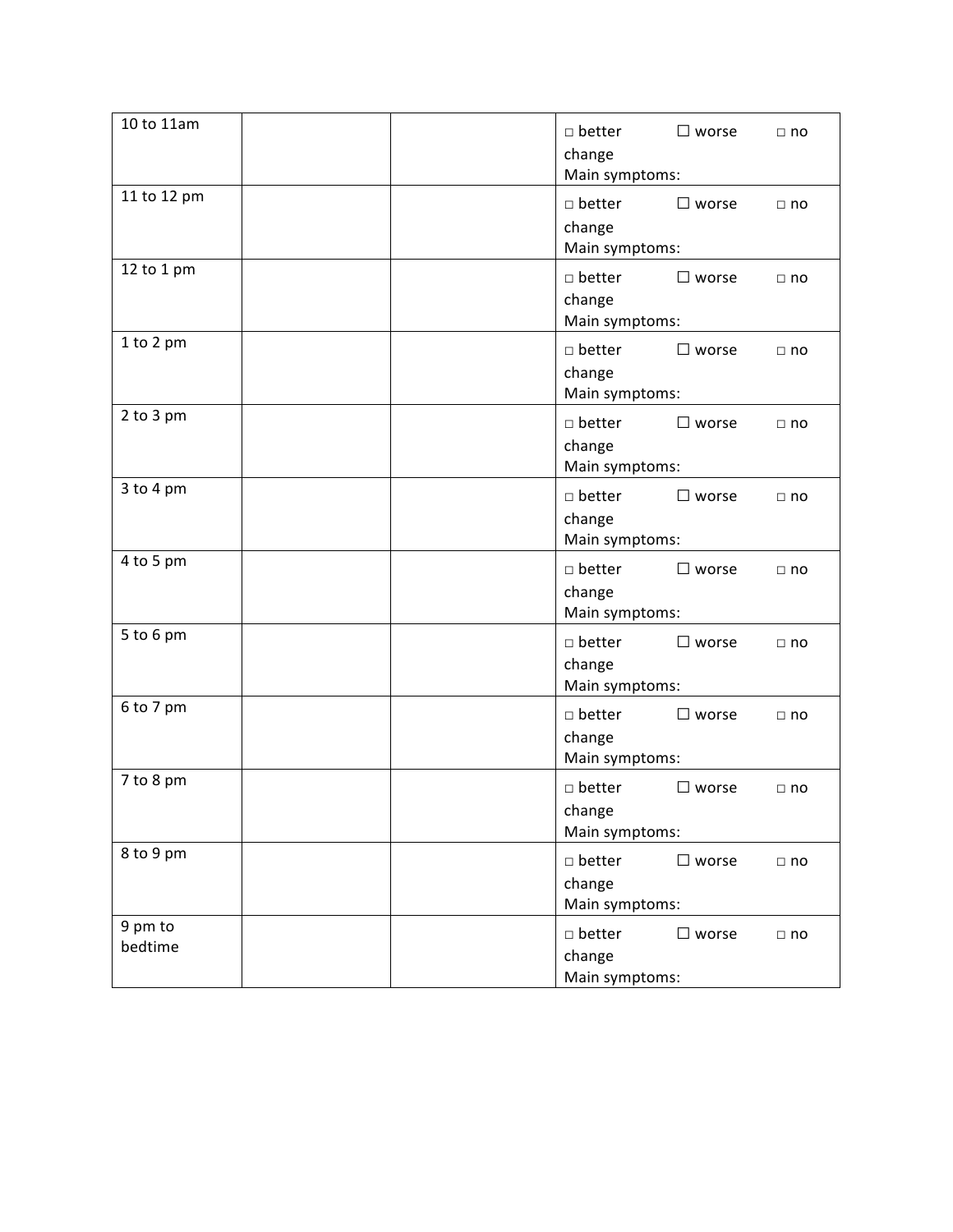**Appendix A: Sample Day timer Page**

|                              | Monday, September 18/Lundi 18 septembre           |                                   | WEEK/SEMAINE 38                                                |
|------------------------------|---------------------------------------------------|-----------------------------------|----------------------------------------------------------------|
|                              | Monday 18 Sep hept. mone March 19 Sep hept. sures | Wednesday 20 Sep hept. song       | Thursday 21 Sep.hept. New<br><b><i><u>Party Strain</u></i></b> |
|                              |                                                   | Breakfast                         | <b>Breakfast</b><br>XF.                                        |
| · Breakfast                  | · Breakfast                                       |                                   |                                                                |
| Physio<br>XI.                | Read Neumpaper                                    | Physio                            | Pay                                                            |
| Exercises                    |                                                   | Exerises                          | ö,<br>15                                                       |
| ** Rest Break =              | -Rest Break=                                      | $s = Rest Break =$                | s.                                                             |
|                              | Υï                                                |                                   | Georgeny<br>Shopping<br>Ħ.<br>15                               |
| ö                            |                                                   |                                   | 35<br>ö                                                        |
| Q.<br>Lunch                  | Lunch E<br>iú.<br>grand-daughter                  | Lunch                             | iż.<br>B<br>Lunc                                               |
| s                            |                                                   | 6                                 | XI<br>ø,                                                       |
| Laundry<br>ß                 | = Rest Brank =<br>15                              | Visit =<br>next door<br>neighbour | " Rest break =                                                 |
|                              | ×<br>Water the                                    |                                   | ø<br>Write a few<br>ž.                                         |
| $=$ Rest =<br>Break          | plants.                                           | ×                                 | exnails                                                        |
| Rend chapter<br>3<br>in look | Croissword<br>Puzzle                              | $=$ Rest Break =                  | Plan weekend<br>X.                                             |
| AS.                          | as.                                               |                                   | BBQ                                                            |
| Walk dog<br>4                | 4.<br><b>B</b> = Rest Brank =                     | Jigsaw Puzzle                     | Hair Cut<br>$\frac{1}{2}$                                      |
|                              | ø,                                                | 30<br>ä                           | x<br>8                                                         |
| 30                           | 5                                                 | s.                                | 5.<br>Rest Break                                               |
| s<br>Dinner                  | s.<br><b>Dinner</b><br>ß                          | 30<br>45<br>Dones                 | s<br>Dinner                                                    |
|                              | ×                                                 | w                                 | 6                                                              |
| Phone call                   | ä<br>ITY Show                                     | ×                                 | ь<br>is.                                                       |
| I friend                     |                                                   | Craft Project<br>30               | Ÿ.<br>Watch a mare                                             |
|                              | a                                                 | x,<br>x                           | 33<br>ä                                                        |
| · Bedtime                    | ×<br>· Bedtime                                    |                                   | B.                                                             |